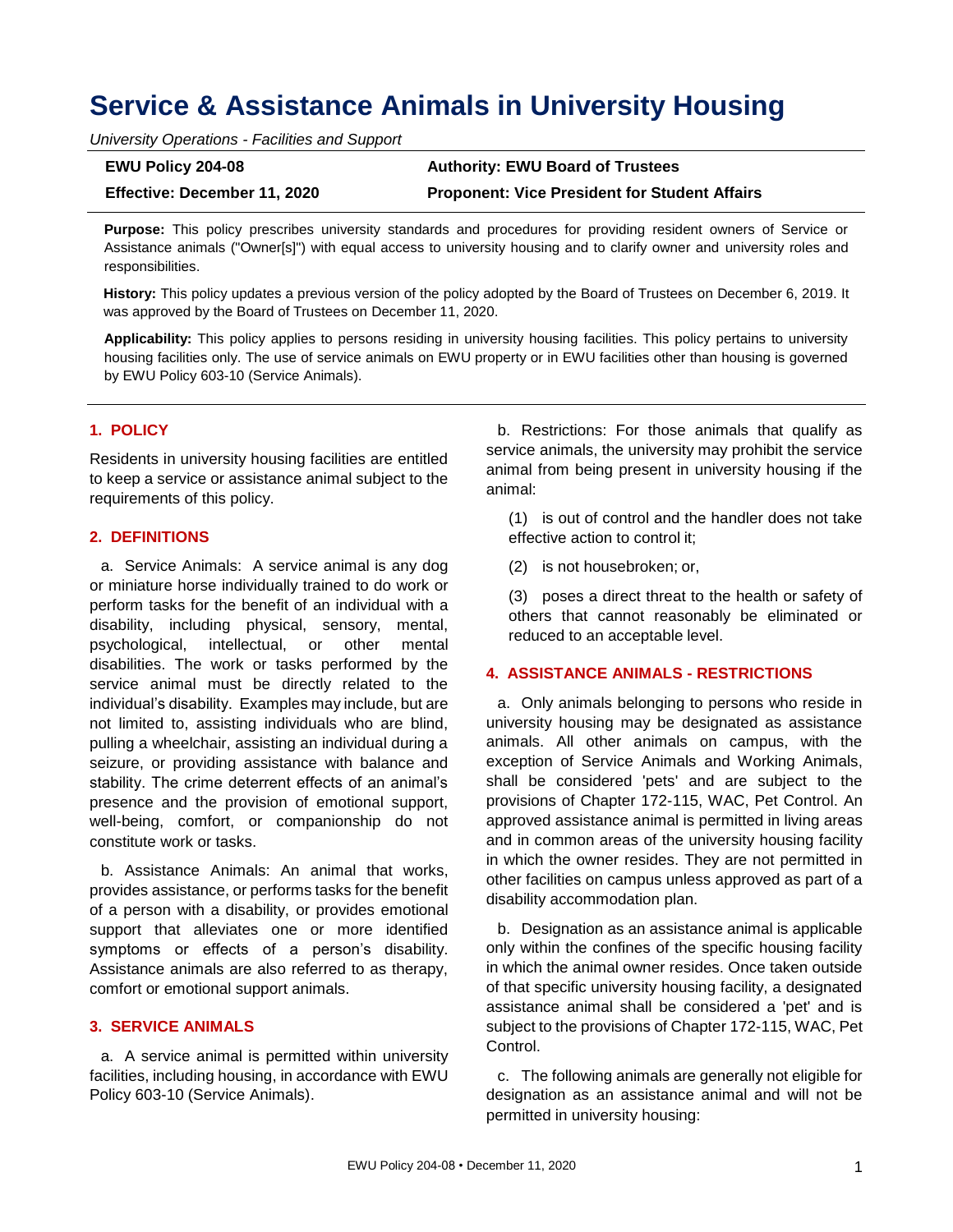(1) Any wild or poisonous animal.

(2) Animals requiring feeding of live food (exception for feeding of insects and fish).

(3) Animals whose waste cannot be contained in a cage, aquarium, or litter box.

d. The university reserves the right to prohibit a specific assistance animal if allowing the animal would impose an undue financial or administrative burden, would fundamentally alter the university's housing services, or if there is evidence that:

(1) the specific animal in question poses a direct threat to the health or safety of others that cannot be reduced or eliminated by another reasonable accommodation; or,

(2) the specific assistance animal in question would cause substantial physical damage to the property of others that cannot be reduced or eliminated by another reasonable accommodation.

## **5. ALL ANIMALS**

a. Animal Care, Treatment and Licensing

Owners are responsible for compliance with state and local laws including, but not limited to, the following:

(1) Owners must ensure that their animal is in good health and is suitably vaccinated in compliance with Spokane County Code 5.04.031. A veterinarian certificate is required annually and prior to any animal being allowed in housing.

(2) Owners are solely responsible for the care, behavior, and oversight of their animal. Neglect and abuse of animals is a crime. RCW 16.52.

(3) Owners must ensure that their animal is licensed as required by Spokane County Code 5.04.030.

(4) Owners of inherently dangerous mammals and reptiles must be licensed and in full compliance with Spokane County Code 5.12.

#### b. Handling of the Animal

(1) Owners must maintain control of their animal at all times.

(2) Owner's animal must be leashed, caged, or otherwise within Owner's physical control while outside of Owner's assigned residence. Assistance animals are not allowed in university facilities other than housing in accordance with WAC 172-115.

(3) The animal must wear an identification tag bearing the Owner's name at all times.

(4) The animal must have a designated emergency contact listed for care in the event the owner is unable to care for the animal. Emergency contact information will be collected as part of the approval process.

c. Maintenance of Facilities

(1) Owners are responsible for maintaining the cleanliness of his/her animal and must immediately clean up any messes left or created by the animal.

(2) Owner must immediately report any damage to property caused by the animal to Housing and Residence Life.

(3) Owner will be charged for repair and/or cleaning for any damage to property outside of reasonable wear and tear caused by the animal. Normal wear and tear is defined as unavoidable deterioration in the dwelling resulting from normal use. For example, minor wear of carpet or floor coverings in traffic areas is normal wear and tear, while a stain and/or odor from animal waste is not.

(4) If the animal has fleas, the Owner may also be responsible for the cost of flea abatement in the areas where the animal resides, as well as other areas it routinely frequents.

(5) Owner must indicate the presence of the animal on any and all work orders filed.

d. Location of the Animal

(1) Owner must not leave their animal unattended in Owner's assigned residence or any other part of university housing for more than twenty-four (24) hours. When the owner is not present, the animal must be confined to the Owner's assigned residence.

(2) Owners are encouraged to contact the Housing Office to request that the university mark the exterior of the residence to alert those entering the residence to the presence of the animal.

e. Entry by University Staff and Contractors

(1) Members of university staff or contracted vendors occasionally enter residences for repairs or inspection. Except in emergencies or where notice is impractical, the university will provide at least twenty-four (24) hours-notice prior to entry to allow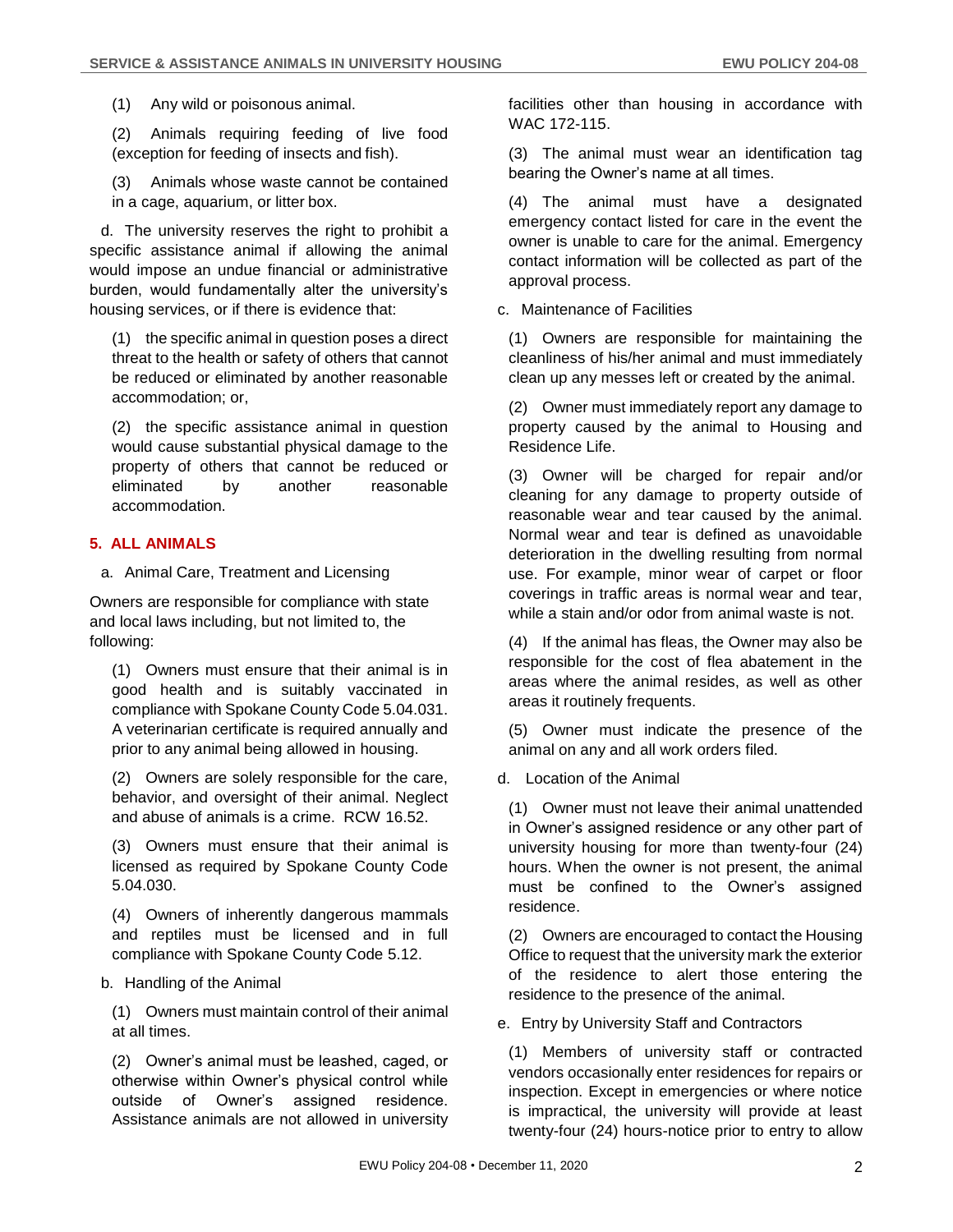the Owner time to confine the animal or arrange alternate placement of the animal while staff or contractors are present. Upon receipt of notice of entry, the Owner should contact his/her Residential Life Coordinator/Area Coordinator to determine the scheduled entry time.

(2) When a resident requests maintenance through the regular maintenance request process, the Owner has given authorization to enter the room and should make arrangements to confine the animal or arrange alternate placement because most maintenance requests are performed within the 2-day window.

(3) In the case of University Apartments, Owner will be notified of the plan for entry through their university e-mail account and given an approximate time frame that the staff or contractor will be present.

(4) In the event university staff or contracted vendors require access to Owner's residence, Owner may be requested to temporarily remove the animal for cases in which the nature of the maintenance work makes it impractical for the animal to be present.

(5) University staff and contracted vendors will not be held responsible if Owner's animal escapes from Owner's assigned residence during a pre- announced repair or maintenance visit.

f. Emergency Evacuation

University personnel are not responsible for removal of Owner's animal during emergency evacuations or in events such as fire alarm drills.

g. Emergency Evacuation

Any display of aggressive behavior by the animal may result in immediate and permanent removal of the animal from university housing.

h. Emergency Care

University personnel are not responsible for care of an animal during emergencies or owner absence. If the owner is known to be absent for longer than 24 hours, university personnel will contact the animal's emergency contact. If the owner does not return within the next 24 hours and the emergency contact is not available to provide care, university personnel will contact local animal emergency services to remove the animal.

# **6. COMPLAINTS**

Persons who wish to report a violation of this policy may do so by contacting a residence hall coordinator, area coordinator, apartment manager, or the director of housing. Such complaints should be referred to the ADA Coordinator. Complaints shall be handled as follows:

a. The ADA Coordinator or designee shall investigate complaints of violations of this policy.

b. The ADA Coordinator will inform the owner that an investigation is taking place.

c. Investigations shall be guided by the provisions of EWU Guideline 401-01, Investigations.

d. The ADA Coordinator shall provide a report of their findings to the housing director.

e. The housing director, or designee, shall determine if a violation occurred and what corrective actions, if any, will be taken to resolve the complaint and shall inform the owner of all findings and necessary corrective actions.

f. The owner may appeal the corrective actions by filing an appeal with the Vice President for Student Affairs (for students) or Vice President for Business & Finance (for non-student owners). Any appeal must be filed within 5 calendar days of the date the owner is notified of the investigative findings.

# **7. PROCEDURES FOR ASSISTANCE ANIMAL DESIGNATION**

a. Requests for an assistance animal must be approved in advance by Disability Support Services (for students) or Human Resources (for non- students) before the animal is permitted in university housing.

b. Requests must include current (within the last 6 months) documentation of the following from a qualified medical provider:

(1) Verification of the animal owner's disability;

(2) Statement on how the animal serves as an accommodation for the verified disability. There must be a nexus between the individual's disability and the assistance the animal provides; and

(3) Statement on how the need for the animal relates to the ability of the person/ family member to use and enjoy university housing.

c. Approvals for assistance animals will be valid for the current academic year and must be renewed annually before the animal is permitted on campus.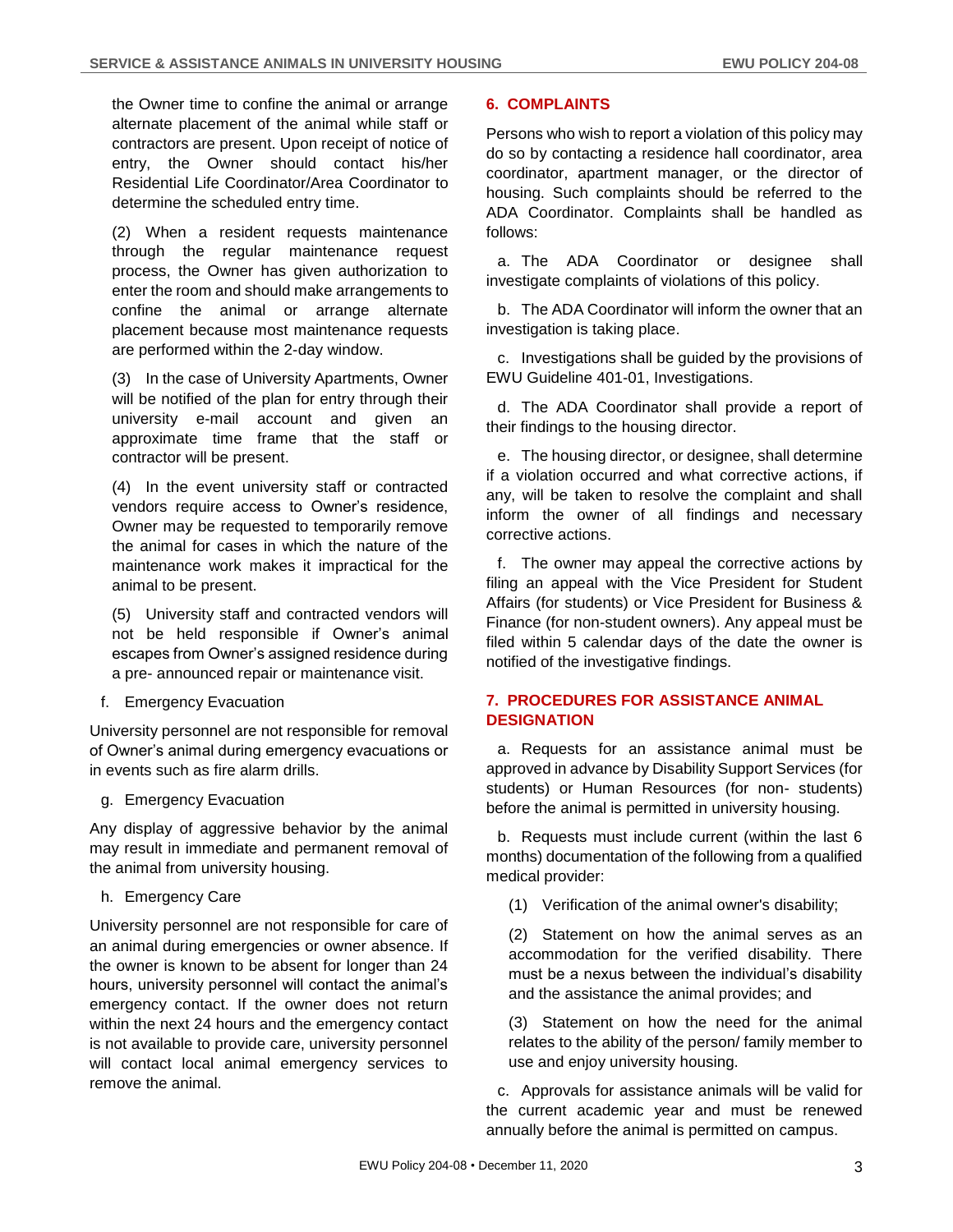Any denial of a request for an assistance animal may be appealed to the Vice President for Student Affairs (for student owners) or with the Vice President for Business & Finance (for non-student owners). The appeal must be filed, in writing, within 5 calendar days of the date the resident is notified of the denial.

d. In assessing whether a person's request for an assistance animal is a reasonable accommodation, the university may consider a variety of factors in determining whether the request imposes an undue financial or administrative burden, poses a direct threat to the health or safety of others, or would result in significant physical damage to the property of others that cannot be eliminated or reduced, including, but not limited to, room size, location, roommate assignment, allergies, accommodation needs of other residents, and/or documented toxicity or danger of particular animals.

#### **8. RELEASE OF INFORMATION**

a. Housing and Residential Life may notify university staff, such as Area Coordinators, Residential Life Coordinators, Community Advisors, on-site managers and other staff with a legitimate need to know of the presence of the animal.

b. All roommates or suitemates of the Owner must be notified of the animal and sign an agreement allowing the animal to reside with them. In the event one or more roommates or suitemates does not approve, either the owner and animal or the nonapproving roommates or suitemates, as determined by Housing and Residential, may be moved to a different location.

#### **9. VIOLATIONS**

Violations of this policy may result in removal of owners and/or animals from university housing facilities and may also subject violators to disciplinary action under the student conduct code or university employment policies.